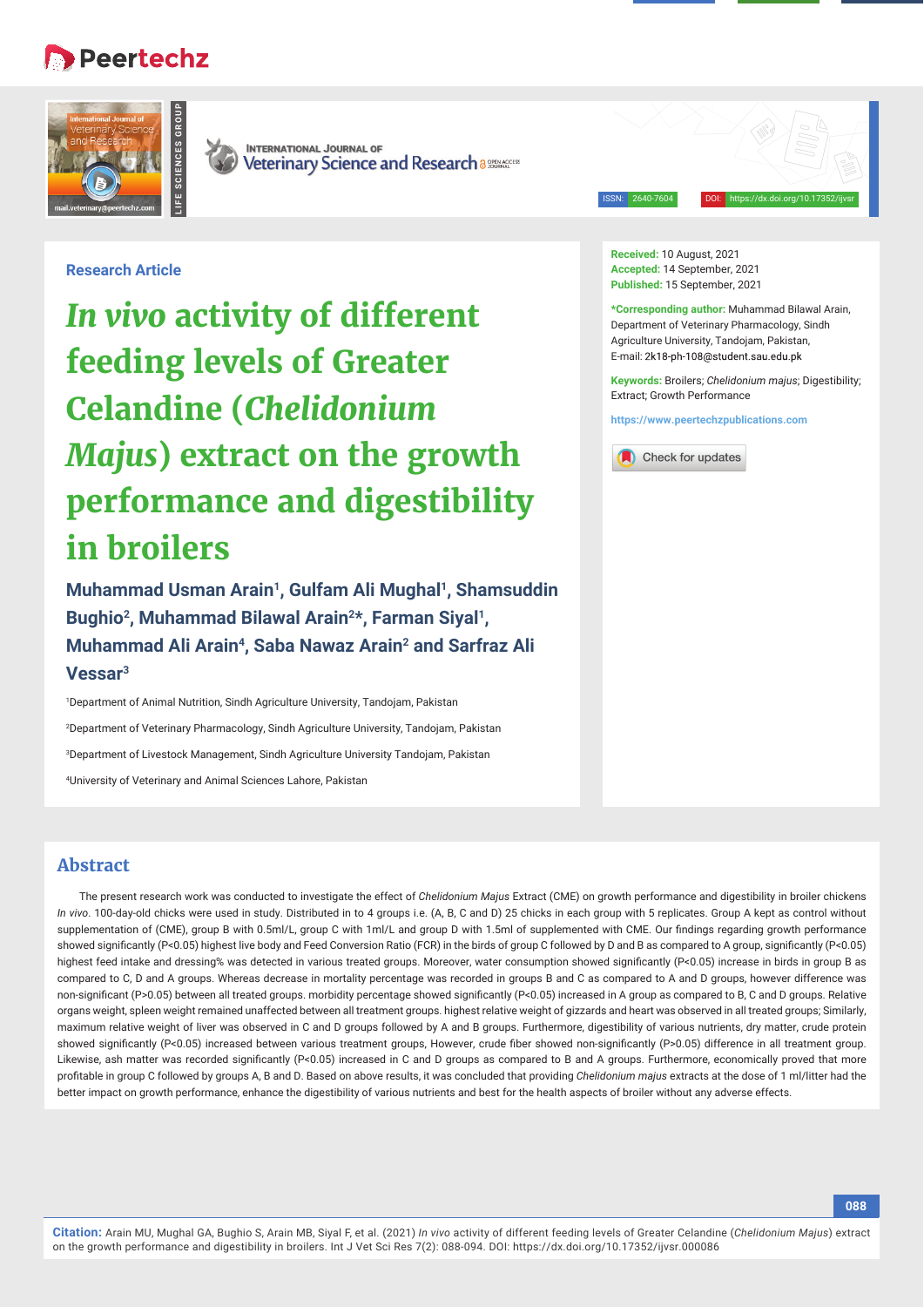# **Introduction**

To get higher poultry production two factors are under consideration one is feed efficiency and other is more growth rate. Other factors to get top quality performance of poultry i-e, quality of feed, genomic potential of birds, outbreak of diseases and condition of environment. Aside from these declare factors health of gut has newly been the focus of intense studies in poultry production [1].

Herbs play a significant role in poultry now a days that's why many herbs are utilized as growth promoter to increased poultry production in the form of feed additive and are nonnutritive material utilized in feed of poultry such as prebiotics, antibiotic, antioxidant, enzymes and antimicrobial. Feed additive are usually used to improve feed consumption and to increase the growth performance in broiler [2] Figure 1.

Aromatic plants and their extracts are used in animal feed as growth promoter. Few herbs or its extract improve intake of feed, digestive tract juice secretion as well as immune booster [3]. *Chelidonium majus* is a famous medicinal herb distributed in Europe, Asia and north Africa and is extensively used towards numerous disease [4]. It has been commonly called greater celandine [5]. Currently, the extract of *Chelidonium majus*  shown to be safe for the use in veterinary as well as human Phyto preparation [6]. Extracts of flower, leaves and root are internally utilized to trigger the bile production and digestive enzymes which ultimately improve nutrient digestibility [7]. It is broadly used to treat the dyspepsia, biliary disorder and bowel syndrome because of spasmolytic and choleretic activity [8]. It contains alkaloid, which is bitter in taste, used for treatment of digestive disorder mostly for bacterial infection [9]. It also contains lot of secondary metabolites i.e an isoquinoline, caffeic acid derivatives, many flavonoids and phenolic acid [10]. *Chelidonium majus* extract used in poultry feeding and have biologically active ingredient mainly in roots and leaves. The main ingredient of such medicines is fresh celandine juice. As few authors, considered the juice irritative and therefore recommended dry powder mixing it with feed and water for poultry [11]. Extract of *Chelidonium majus* supplied to poultry feeding as additive increased weight gain, feed conversion ratio as well as improved the growth performance [2,12]. Presence



of alkaloids in *Chelidonium majus* feed conservation ratio as well as improved broiler performance when incorporated in broiler feed also author reported their toxic effect on rat that mitochondrial toxicity was related to DNA genotoxicity and hepatoxicity intercalating properties due to presence of sanguinarine and chelerythrine when used in high dose [13]. *Chelidonium majus* possess antibacterial compounds are sanguinarine and chelerythrine which decrease disease interference in broiler farms when used in poultry feeding result in enhanced feed conservation ratio, water intake and improved growth performance, increased water consumption and increased appetites as well as modified the microorganism of intestine thus improved growth performance of birds [14]. It has been determined that helminthes cease the growth performance of poultry via decrease appetite and decrease weight gain while *Chelidonium majus* have ant-helminthes property which increase FCR, water intake as well as weight gain result the growth performance improved when used poultry feeds [15]. It has been reported that (*Chelidonium majus*) have immune modulatory effect through enhanced the tonsillar activity, humoral and cellular immunity as well as increase production of inflammatory cytokine in macrophages and dendritic cells which help them fighting against diseases causes pathogen result in increased feed conservation ratio, increased appetite as well as weight gain [16].

Keeping the view of importance of *Chelidonium majus* extract. To the best of our knowledge, so far seldom study has been carried out to determine the in vivo activity of *Chelidonium majus* extract in poultry. Therefore, considering the importance of poultry feed cost as poultry production, this study has been designed.

# **Material and method**

A total 100-day old broiler chicks were purchased from market provider of Hyderabad and transported to poultry experimental area, Sindh Agriculture University, Tandojam.

#### **Parameter to be study**

**Feed and water consumption:** Iso-nitrogen and iso-caloric feed were provided to all groups of broilers during morning and evening. Provided *Chelidonium majus* extract in drinking water according to describe in Table 1, At morning, the refusal of feed from all groups were weighed, recorded and deducted from the offered feed to get amount of feed consumed. Feed and water were calculated by following formula;

Water intake 
$$
(ml/b/d) = \frac{\text{Total water offered (ml)} - \text{Total water refused (ml/group/d)}}{\text{Total broiler (#)}}
$$

**Live body weight:** Three birds per group were randomly selected and weighed (using electric weigh scale) and recorded at the end of 36 days of experiment.

**Weight gain:** At the end of experiment, 3 birds from each group were weighed and to calculated weight gain following formula.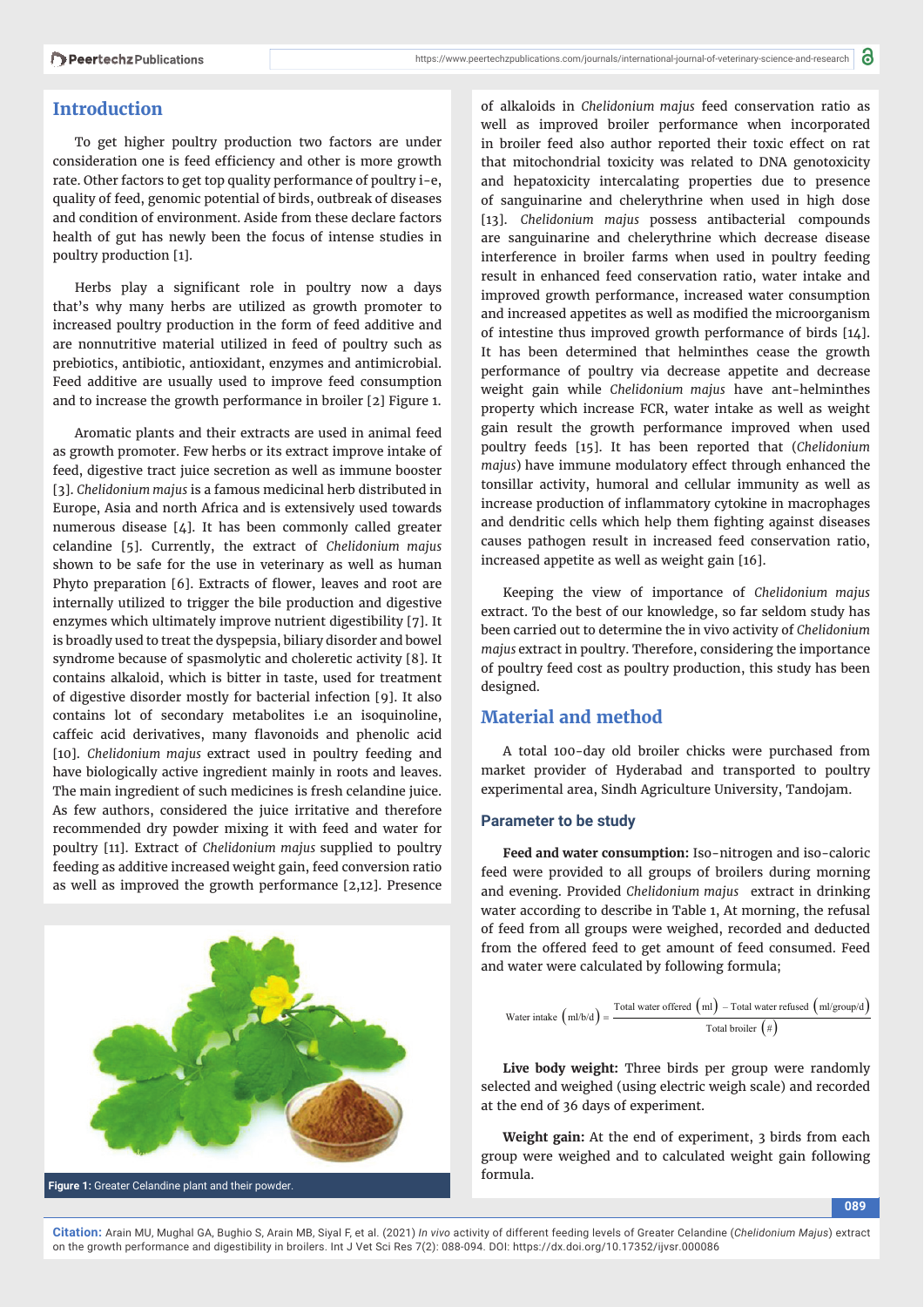|  |               |                | Table 1: Grouping of birds and treatment. |                         |                                  |
|--|---------------|----------------|-------------------------------------------|-------------------------|----------------------------------|
|  |               | <b>Group A</b> | <b>Group B</b>                            | <b>Group C</b>          | <b>Group D</b>                   |
|  | <b>Groups</b> | Control        | (C. majus)                                | (C. majus)              | (C. majus)                       |
|  | No. of Birds  | 25             | 25                                        | 25                      | 25                               |
|  | Treatment     | Control        | 0.5 ml /L Drinking water                  | 1ml/L<br>Drinking water | $1.5$ ml $/ L$<br>Drinking water |
|  | Replicates    |                |                                           |                         | 5                                |

Weight Gain  $=$  Initial Weight – Final Weight

**Dressing percentage:** After dressing, carcass weight were recorded. Dressing percentage were calculated by the following formula;

$$
dressing (\% ) = \frac{Total Carcass Weight (kg)}{Total Live Body Weight (kg)} \times 100
$$

**Feed Conversion Ratio (FCR):** To calculate feed conversion ratio, cumulative weight gain and feed intake were recorded at 36th days of age by following formula;

Total amount of feed consumed FCR= Total amount of product produced

**Organ weight:** The organs spleen, liver, gizzard, heart, and weight of intestine was recorded from four slaughtered broilers of each group. according to the given formula;

Relative Weight of the Organ = 
$$
\frac{Organ weight}{Total Live Body Weight}
$$
x100

**Morbidity (%):** Sick birds were collected when observed; morbidity was recorded and finally, morbidity % were calculated by following formula:

$$
Morbidity\left(\frac{\%}{\%}\right) = \frac{\text{Total No. of broiler sick}}{\text{Total No. of reared broiler}} \times 100
$$

**Mortality (%):** Each mortality was recorded, and final mortality rate were calculated by using following formula;

Mortality 
$$
(\%) = \frac{\text{Total Broiler Died}}{\text{Total Broiler Reared}} \times 100
$$

#### **Proximate analysis of digestibility**

**Moisture content:** Moisture contents was determined by evaporation method described in (Association of Official Analytical Chemists; AOAC, 2000). The process of drying, with dish, dried sample with dish and empty dish were placed in following formula was used to compute the percent of moisture contents:

$$
\%
$$
 Moisture content=  
 $\frac{\text{Weight of dish with fresh sample-weight of dish with dried sample}}{\text{Weight of dish with fresh sample} - \text{weight of empty dish}} \times 100$ 

**Dry matter content:** Dry matter of samples was analyzed using similar method which mentioned by (Association of Official Analytical Chemists; AOAC, 2000). However, observations noted at each step were placed in following

formula to compute the percent of dry matter content:

$$
\% \text{ Dry matter} = \frac{\text{Weight of dried sample with dish} - \text{weight of empty dish}}{\text{Weight of dish with fresh sample} - \text{weight of empty dish}} \times 100
$$

**Ash matter:** Ash matter content was determined using Gravimetric method (AOAC, 2000). The concentration of ash was calculated by using following formula:

Ash matter = 
$$
\frac{\text{Weight of crucible with imitted sample} - \text{empty weight of crucible}}{\text{Fresh weight of sample}} \times 100
$$

**Crude protein:** Kjelldhal method was performed to determine crude protein contents. And CP was calculated by following formula;

$$
Nutrient retention % (crude protein) = \frac{CP Absorbed}{total CP supplied} x 100
$$

**Crude fiber (CF):** The crude protein was performed on crude fiber extractor. And CF was calculated by following formula.

Crude Fiber % = 
$$
\frac{W1-W2}{Sample weight} \times 100
$$

**Experimental design:** Chicks were weighed and divided into 4 groups (one control and three treatments). Treatment showed in (Table 1). The duration of this trial was 36 days.

**Preparation of extract of** *Chelidonium majus:* The prepared form of *Chelidonium majus* extract made in Japan was purchased from market.

**Ration:** The chicks were offered commercial starter ration for first three weeks followed by broiler finisher ration for rest of three weeks. The proposed ration was formulated according to the recommendations of NRC (1994). The nutrient compositions of the experimental feeds are shown in Table 2.

#### **Data analysis**

The collected data were tabulated and analyzed by one-way ANOVA (statistix 8.1 software). Significant differences among means will be evaluated by using LSD test and the level of significance was adjusted at  $P < 0.05$ .

#### **Results**

### **Effect of** *Chelidonium majus* **extract on growth performance of broilers**

Effects of feeding different levels of *Chelidonium majus* extract on weight gain of broilers are presented in Table 3.

| Table 2: Nutrients composition of commercial poultry ration.                     |      |      |                |      |      |      |                 |      |
|----------------------------------------------------------------------------------|------|------|----------------|------|------|------|-----------------|------|
| <b>Composition</b>                                                               |      |      | <b>Starter</b> |      |      |      | <b>Finisher</b> |      |
| $C.P(\%)$                                                                        | 22.5 | 22.2 | 22.6           | 22.4 | 19.2 | 19.4 | 19.3            | 19.6 |
| E.E(%)                                                                           | 1.8  | 1.7  | 1.9            | 1.8  | 2.6  | 2.8  | 2.9             | 2.7  |
| $C.F(\%)$                                                                        | 2.8  | 3.1  | 3.2            | 29   | 27   | 29   | 3.1             | 2.8  |
| M. E Kcal/kg                                                                     | 2412 | 2405 | 2401           | 2407 | 2719 | 2794 | 2787            | 2709 |
| C.P= Crude Protein; E. E=Ether Extract, C.F=Crude Fiber; M. E=Metabolized Energy |      |      |                |      |      |      |                 |      |

**090**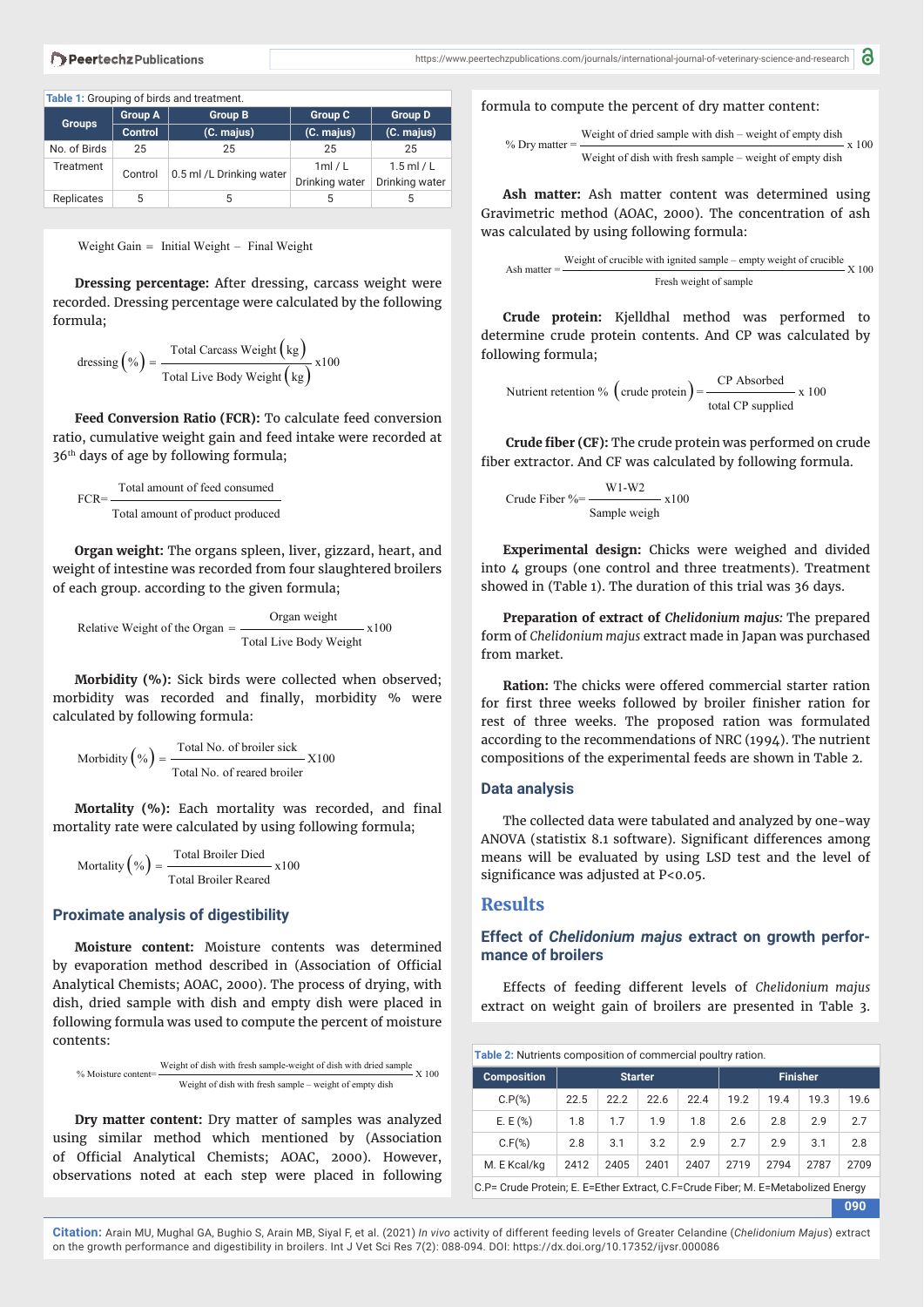There was significant difference among several treatment groups. Birds in group C showed significantly  $(P<0.05)$  highest weight gain followed by birds in groups D and B compared to control group A. Also, birds in group C showed significantly highest FCR values followed by birds in group B and D when compared to control (A) group. Significantly (P<0.05) higher feed intake was observed in group D birds followed by B and C groups compared to the control group. Additionally, significantly (P<0.05) higher dressing% was recorded in B group followed by D, C and A group. Moreover, water intake was significantly (P<0.05) higher in B group followed by C, D and A group (control).

## **Effect of** *Chelidonium majus* **extract on broiler mortality and morbidity percentage**

Mortality and morbidity percentage of broilers is given in Table 4. There was non-significant (P>0.05). Difference among several treatment groups with *Chelidonium majus* extract in water. However, feeding different levels of *Chelidonium majus* extract on morbidity percentage of broilers was significantly (P<0.05) difference. Moreover, birds reared in B, C and D group by providing *Chelidonium majus* extract in water showed less morbidity then control A group.

#### **Effect of** *Chelidonium majus* **extract on relative organs weight of broilers**

Weight of relative organ given in Table 5. There was significant difference among several treatment groups treated with different levels of *Chelidonium majus* extract on broilers relative organs. On the source of above result, the weight of heart was determined significantly( $P < 0.05$ ) more in birds of D group followed by C group then control groups birds. Also, weight of liver significantly higher in birds of C and D group then control groups. Similarly, weight of gizzard was significantly ( $P < 0.05$ ) higher in C group birds then B, D and control group birds. While spleen weight was remained nonsignificant ( $P>0.05$ ) between all groups.

### **Effect of** *Chelidonium majus* **extract on nutrients digestibility percentage of broilers**

Effect of different levels of *Chelidonium majus* extract on nutrient digestibility of broilers was described in Table 6. There was significant difference among several treatment groups provided with (CME). The results indicated that birds reared in group C showed significantly  $(P<0.05)$  improved dry matter (DM). Likewise, crude protein digestibility increased significantly ( $P < 0.05$ ) in group D followed by group C when

**Table 3:** Effect of feeding different levels of *Chelidonium majus* extract on growth performance of broilers.

|                                 | <b>Treatment Groups</b>                                                                       |                            |                                 |                                 |  |  |  |  |
|---------------------------------|-----------------------------------------------------------------------------------------------|----------------------------|---------------------------------|---------------------------------|--|--|--|--|
| <b>Parameters</b>               | A (Control)                                                                                   | B<br>(C.maius 0.5 ml/L)    | C.<br>(C.maius 1 ml/L)          | D<br>(C.maius 1.5 ml/L)         |  |  |  |  |
| Live Body weight (LBW) (gm)     | 1860 <sup>c</sup> ±5.77                                                                       | 2010 <sup>b</sup> ±2.88    | 2100 <sup>a</sup> ±2.86         | 2030 <sup>b</sup> ±2.88         |  |  |  |  |
| Feed Conversion Ratio (FCR) (%) | 1.72ª±0.10                                                                                    | 1.64 <sup>b</sup> ±0.20    | $1.54^{\circ}$ ± $0.10^{\circ}$ | $1.66^{\rm b}$ ± $0.30^{\circ}$ |  |  |  |  |
| Feed Intake (FI) (gm)           | 3188°±12.24                                                                                   | 3326 <sup>b</sup> ±10.36   | 3312 <sup>b</sup> ±14.16        | 3405 <sup>a</sup> ±13.23        |  |  |  |  |
| Dressing percentage (%)         | $63.03^{\circ}$ ±1.15                                                                         | $65^{\rm b}.0\pm1.30$      | $63.0^{\circ}$ ±1.52            | $64.6^{\circ}$ ±1.20            |  |  |  |  |
| Water Intake (ml)               | $6592.7b$ ±15.                                                                                | 7099.0 <sup>a</sup> ±18.50 | 6899.7ab±14.36                  | 6700.3 <sup>b</sup> ±12.70      |  |  |  |  |
|                                 | $\lambda$ and different letter of ouncreasint abound oignificantly $(D_2 \cap D_5)$ increased |                            |                                 |                                 |  |  |  |  |

 $^{\prime}$ different letter of superscript showed significantly (P<0.05) increased.

**Table 4:** Effect of feeding different levels of *Chelidonium majus* extract on broiler mortality and morbidity percentage.

| <b>Parameters</b> | Group A | Group B | Group C | <b>Group D</b> |
|-------------------|---------|---------|---------|----------------|
| Mortality (%)     |         |         |         |                |
| Morbidity (%)     |         |         |         |                |

**Table 5:** Effect of feeding different levels of *Chelidonium majus* extract on relative organs weight of broilers.

|                                                                                                        | <b>Treatment Groups</b> |                    |                    |                            |  |  |
|--------------------------------------------------------------------------------------------------------|-------------------------|--------------------|--------------------|----------------------------|--|--|
| <b>Parameters</b>                                                                                      |                         | в                  | c                  | D                          |  |  |
|                                                                                                        | A (Control)             | (C.maius 0.5 ml/L) | (C.maius 1 ml/L)   | (C.maius 1.5 ml/L)         |  |  |
| Spleen                                                                                                 | 0.11 0.04               | 0.110.01           | $0.12\ 0.05$       | 0.11 0.02                  |  |  |
| Gizzard                                                                                                | 1.82 °± 0.01            | $1.94b \pm 0.02$   | $2.56a \pm 0.01$   | $1.87 \div 0.01$           |  |  |
| Liver                                                                                                  | 1.73 b± 0.01            | $1.44 \pm 0.02$    | $2.01a \pm 0.04$   | $1.94$ <sup>a</sup> ± 0.02 |  |  |
| Heart                                                                                                  | $0.41^{\circ}$ ± 0.02   | $0.45^{bc}$ ± 0.04 | $0.49^{ab}$ ± 0.02 | $0.54^{\degree}$ ±0.03     |  |  |
| $\frac{abcd}{d}$ different letter of cuperceript chaused cignificantly ( $D \lt 0$ , $0.5$ ) increased |                         |                    |                    |                            |  |  |

abcd different letter of superscript showed significantly (P<0.05) increased.

**Table 6:** Effect of feeding different levels of *Chelidonium majus* extract on nutrients digestibility percentage of broilers.

|                                                                                                                                                             | <b>Treatment Groups</b> |                         |                         |                         |  |  |
|-------------------------------------------------------------------------------------------------------------------------------------------------------------|-------------------------|-------------------------|-------------------------|-------------------------|--|--|
| <b>Parameters</b>                                                                                                                                           | A (Control)             | в                       |                         | D                       |  |  |
|                                                                                                                                                             |                         | (C.maius 0.5 ml/L)      | (C.maius 1 ml/L)        | (C.maius 1.5 ml/L)      |  |  |
| DM                                                                                                                                                          | $81.0^{\rm b}$ ±1.56    | 80.0 <sup>b</sup> ±1.34 | $84.0^{\circ}$ ±1.15    | 80.0 <sup>b</sup> ±1.47 |  |  |
| CP                                                                                                                                                          | $43.0° \pm 1.15$        | 45.0 <sup>c</sup> ±1.73 | 54.0 <sup>b</sup> ±0.57 | $61.0^{\circ}$ ±0.57    |  |  |
| CF                                                                                                                                                          | 54.53±6.24              | 55.86±6.32              | $61.67 \pm 6.20$        | 57.36±6.74              |  |  |
| Ash                                                                                                                                                         | $2.26^{\circ}$ ±0.29    | $3.03bc + 0.28$         | $4.50a + 0.14$          | $3.33b \pm 0.44$        |  |  |
| $\sim$ abod different letter of superscript showed significant (P<0.05) DM; Dry Matter: CP; Crude Protein; CF; Crude Eibers showed non-significant (P>0.05) |                         |                         |                         |                         |  |  |

<sup>abcd</sup> different letter of superscript showed significant (P<0.05). DM: Dry Matter; CP: Crude Protein; CF: Crude Fibers showed non-significant (P>0.05).

**091**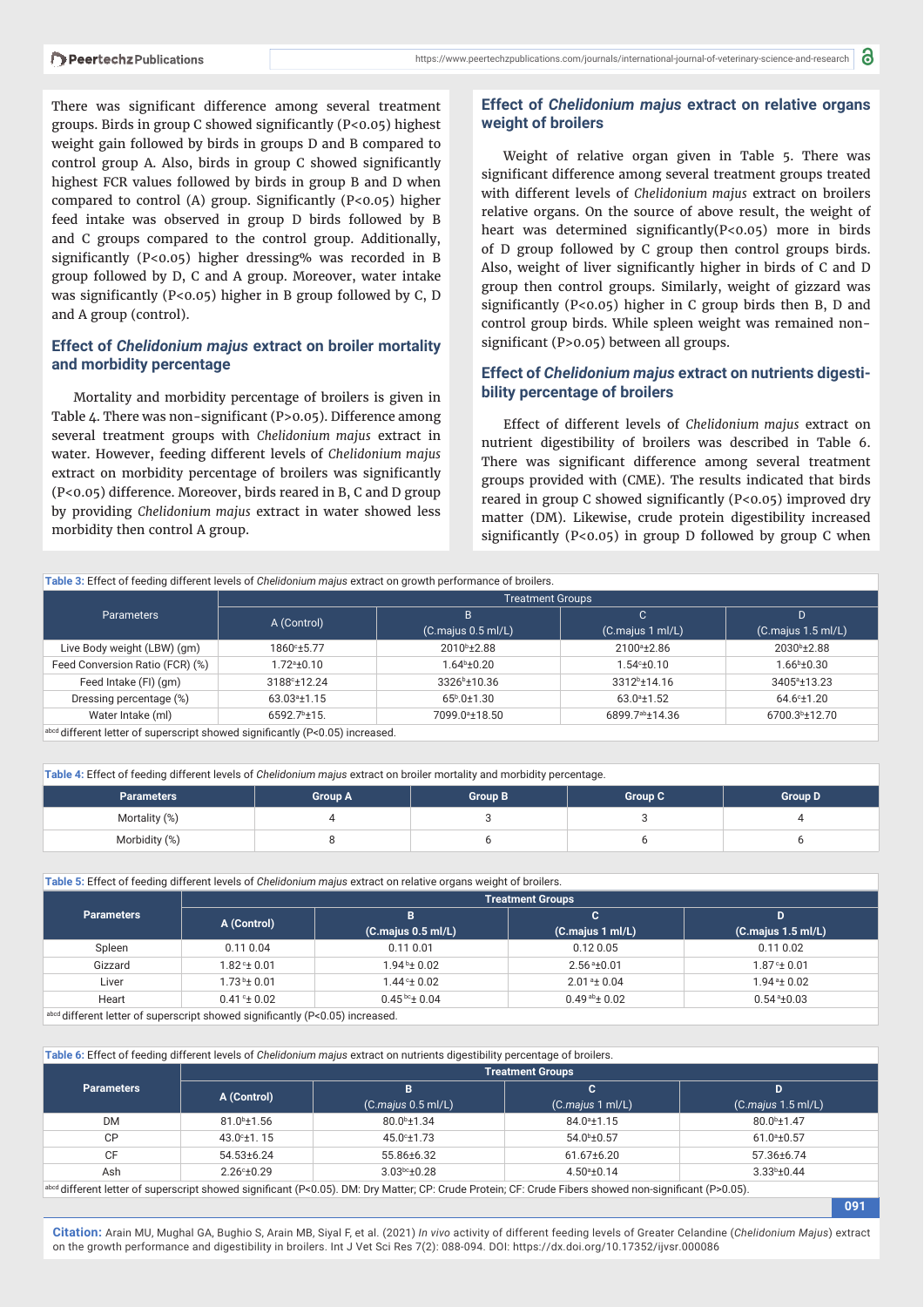compared with control A group and B group. However highest crude protein digestibility values were calculated in group D. Furthermore, ash matter also founded to be higher in the birds of group C followed by group D. However, significantly (P<0.05) better in ash matter was recorded in group C when compared to the birds reared under groups D, B and control A group. Moreover, these results also showed that there was non-significant (P>0.05) difference exist on the digestibility of crude fiber contents between various groups of *Chelidonium majus* extracts and control treatment.

# **Effect of feeding different levels of** *Chelidonium majus* **extract on economics of broilers**

The economic was taken into account on the basis of total feed cost, total live body weight, market sale price of chicken and subsequent impact on the net profit was worked out (Table 7). The average feed cost on broilers in group A, B, C and D was Rs. 124, 128, 132, 132 /bird respectively; while the total costs including the costs on feed, rice husk, other medication, labor and other miscellaneous expenditures in groups A, B, C and D were Rs.237,244,258 and 247/bird, respectively. The average live weight of birds in groups A, B, C and D were 1.98, 2.04, 2.15 and 2.06Kg per birds, producing average total income from broiler of Rs 237.6, 244.8, 258 and 247/bird, respectively, when marketed at the rate of Rs. 120/kg live body weight. Hence, from group A, B, C and D, the net profit remained Rs.  $48.6$ , 46.8, 58 and 25.2 per birds respectively. It was determined that broiler managed in group C economically proved to be more profitable than other treated groups.

# **Discussion**

During this study, providing different levels of *Chelidonium majus* extract in water exhibited positive effects on growth performance of broilers. Present finding is supported with [8] that broilers fed with *Chelidonium majus* extract result the weight gain significantly as compared with control group, due to presence of phenolic, antimicrobial and antioxidant substance present in it. Present finding also agreed with [12] that extract of *Chelidonium majus* has positive response towards the growth performance of broiler in which FCR and weight gain achieved. Present result also comparable with [12] that

| Table 7: Effect of feeding different levels of Chelidonium majus extract on economics |
|---------------------------------------------------------------------------------------|
| of broilers.                                                                          |

| <b>Particulars</b>    |          | <b>Groups</b> |      |      |
|-----------------------|----------|---------------|------|------|
|                       | A        | в             | c    | D    |
| Day old chicks (Rs/b) | 10       | 10            | 10   | 10   |
| Feed consumed (kg)    | 3.1      | 3.2           | 3.3  | 3.3  |
| Rate of feed / kg     | 40       | 40            | 40   | 40   |
| Feed cost (Rs)        | 124      | 128           | 132  | 132  |
| CM (Rs)               | $\Omega$ | 5             | 10   | 15   |
| Medication (Rs)       | 10       | 10            | 10   | 10   |
| Labor cost (Rs)       | 30       | 30            | 30   | 30   |
| Misc. (Rs)            | 15       | 15            | 15   | 15   |
| Total cost (Rs)       | 189      | 198           | 207  | 222  |
| Final LBW (kg)        | 1.98     | 2.04          | 2.15 | 2.06 |
| Marketing price (Rs)  | 120      | 120           | 120  | 120  |
| Total Income (Rs)     | 237.6    | 244.8         | 258  | 247  |
| Net profit (Rs)       | 48.6     | 46.8          | 51   | 25.2 |

herbs have no side effect and exhibited the growth promoter activity. Current result indicated that weight gain of broiler increased due to antimicrobial activity present in *Chelidonium majus* extract. this result can be supported by [6] that different extract of herbs exhibited the antibacterial effect when fed to poultry thus preventing infectious disease and improved growth performance. Moreover, it has been evaluated that due to presence of sanguinarine, it increases feed conservation ratio, enhanced the growth of broiler and decrease the catabolism of proteins [13]. It is already reported by [17] that herbs contain lot of alkaloids such isoquinolines, protopines, aporphinesetc which help to improved growth performance of broiler. It showed positive response might be due to presence of above alkaloids.

During this study, different levels of *Chelidonium majus* extract supplied in water increased feed intake of broilers. Present findings are line with [8] that reported *Chelidonium majus* have tendency to increase appetite result feed intake enhanced in broiler due to may be presence of appetizer substance in it. Present findings are agreement with [18] that reported *Chelidonium majus* have tendency to increase feed intake due to presence of appetites stimulators such as allocryptopine and protopine.

Furthermore, during this study highest water intake was noted by supplying different levels of Greater Celandine (*Chelidonium majus*) extract in water [19] author reported that *Chelidonium majus* have capability to stimulate thrust center leads the birds increase water intake which is essential for good growth performance through regulating temperature as well as electrolyte balance due to sanguinarine-like alkaloids in it. Present findings showed water intake increase in group which fed *Chelidonium majus,* it's activity might be the presence of micro nutrient in it and can supported with [20] reported that Na+,K+ supplied with poultry fed increase thrust. Taken together, it can be summarized that the *Chelidonium majus* has ability to improve the thrust of broilers therefore birds in group B consumed more water.

Present result indicates that *Chelidonium majus* have positive effect to improve the FCR. Current findings are supported with [8] that reported extract of *Chelidonium majus* have positive response towards the growth performance through improve weight gain, feed intake ultimately which lead to improve FCR. Present findings can be comparable with [2,12] that herbs have potential to enhanced the growth performance through improve feed intake as well as FCR because they have biological activities i.e, antioxidant, immunomodulatory, this biological effect also possessed the *Chelidonium majus* which have positive effect on feed conversion ratio of broiler might be due to better intake of feed and improved body weight which may ultimately affected the FCR of birds.

Present result indicates that *Chelidonium majus* extract have favorable effect upon internal organ of broiler such as heart, liver and gizzard when supplied in fed. Current findings are supported with [21] who reported that *Chelidonium majus* extract possessed hepato-protective, hypercholesteremic and growth stimulator effect which leads positive effect upon heart,

**092**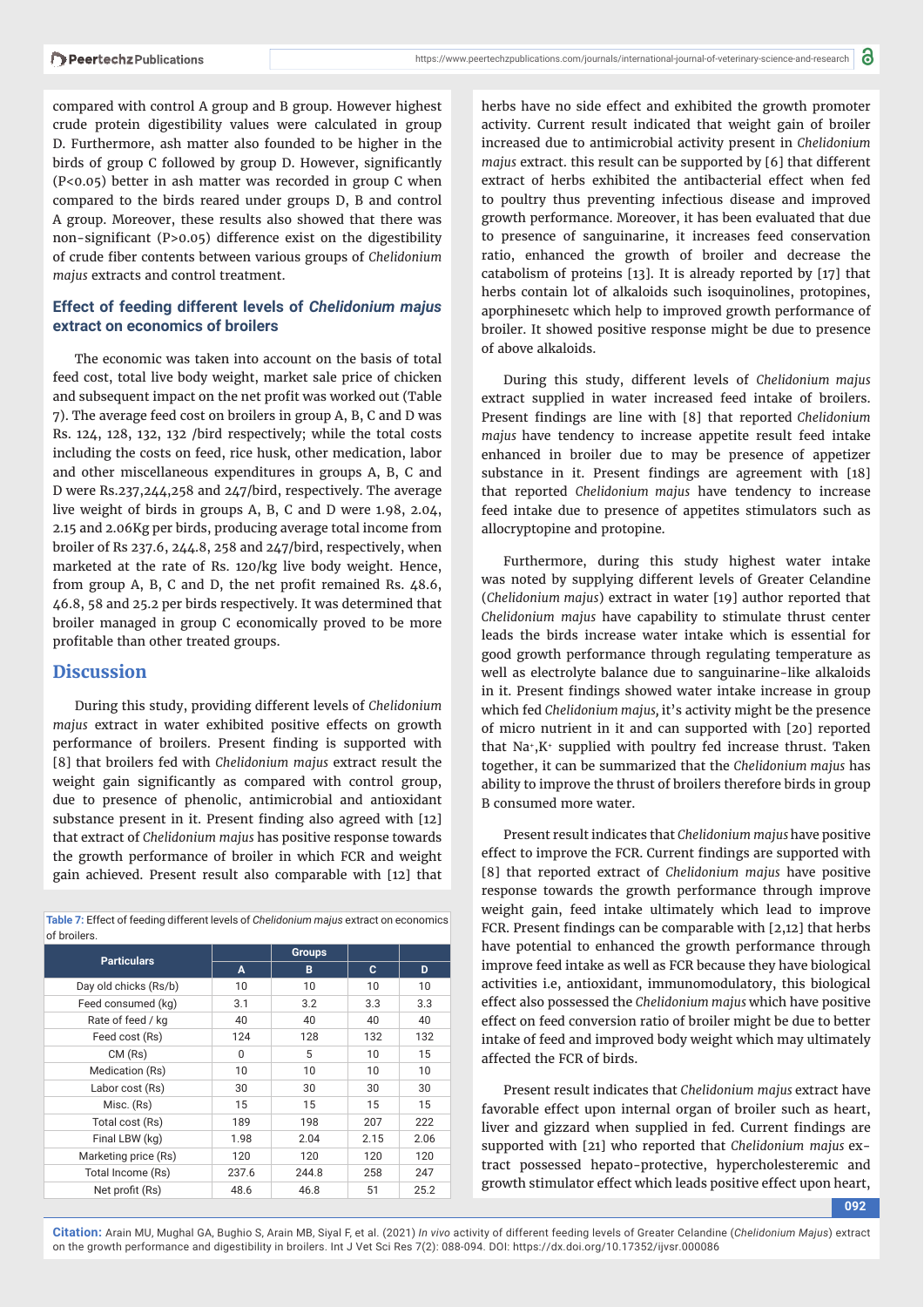liver and gizzard. It also reported that this plant is largely admired throughout the world for its therapeutic potency, which has now a days involved consideration for its pharmacological activities such as antimicrobial, antitumoral, anti-inflammatory, anticancer. Immunomodulatory, choleretic, analgesic, hepatoprotective [22].

Present study revealed that *Chelidonium majus* extract enhanced the digestibility when supplied with fed. It has been reported that digestibility is directly proportional to the major nutrient, increase size of intestine, increase size of villi, decrease pathogenic microbial load. Present result line with [23] who stated that *Chelidonium majus* extract increase the digestibility through stimulation of hunger center which lead to increase gastrointestinal tract secretion and enhance major nutrient absorption, its effect may be due to presence of alkaloid such as Sanguinarine.

Present findings indicate that *Chelidonium majus* extract have beneficial effect to enhance the digestibility of broiler when incorporated with broiler feedings, it may be sanguinarine an alkaloid present in it. Present result can be supported with [24] who reported that sanguinarine an alkaloid presents in some medicinal plant which have positive effect upon digestibility through suppress the pathogenic bacteria of gut and modulation peristalsis and pH of intestine.

A new era has brought about in poultry industry by herbal growth promoters e.g *(Chelidonium majus*) extract and novel feed additives in which they are powerful weapons to materialize improvement in health status, production in poultry industry thereby increasing the net profit of economic. The results obtained from cost of chickens, feed, rice husk, and medication agreed by report of [25-28]. Our study was agreement with [24] who reported that some medicinal plant which have positive effect upon economy that is low cost on medication, feed which group contain herbal extract has a low economy and get the profit.

## **Conclusion**

It was concluded from the present research that providing Greater Celandine (*Chelidonium majus*) extracts at the dose of 1 ml/litter of water had the better impact to improve weight gain, feed intake, water intake and feed conversion ratio, enhance the digestibility of various nutrients. It also seems that providing *Chelidonium majus* extracts in water is the best for the health aspects of broiler without any adverse effects.

# **Acknowledgement**

Authors are thankful to Department of Poultry Husbandry, for providing experimental research station for research experiments.

## **Author's contribution**

Conceived and designed the experiments: M.U. Arain, G.A. Mughal & S. Bughio,

Performed the experiments: M.U. Arain & M.A. Arain,

Analyzed the data: M. Usman, F. Siyal & S. A. Vessar,

Contributed materials/ analysis/ tools: S. N. Arain & M.B. Arain

Wrote the paper: M.B. Arain

#### **References**

- 1. Rinttila T, Apajalahti J (2013) Intestinal microbiota and metabolites-Implications for broiler chicken health and performance. J Applied Poul Res 22: 647-658. **Link:** https://bit.ly/2Xm4qJj
- 2. Bampidis VA, Christodoulou V, Florou-Paneri P, Christaki E, Chatzopoulou S, et al. (2005) Effect of dietary dried oregano leaves on growth performance, carcass characteristics and serum cholesterol of female early maturing turkeys. Br Poult Sci 46: 595-601. **Link:** https://bit.ly/3lq6JD2
- 3. Mikulski D, Zdunczyk Z, Jankowski J, Juskiewicz J (2008) Effects of organic acids or natural plant extracts added to diets for turkeys on growth performance, gastrointestinal tract metabolism and carcass characteristics. J Ani Feed Sci 17: 233-246. **Link:** https://bit.ly/3lpTCSf
- 4. Monavari S, Shahrabadi MS, Keyvani H, Bokharaei-Salim F (2012) Evaluation of in vitro antiviral activity of Chelidonium majus L. against herpes simplex virus type 1. Afr J Micr Res 6: 4360-4364. **Link:** https://bit.ly/3lt58wy
- 5. Ciric A, Vinterhalter B, Šavikin-Fodulović K, Soković M, Vinterhalter D (2008) Chemical analysis and antimicrobial activity of methanol extracts of celandine (Chelidonium majus) plants growing in nature and cultured in vitro. Archives Bio Sci 60: 7-8. **Link:** https://bit.ly/3A9Yhhn
- 6. Cho KM, Yoo ID, Kim WG (2006) 8-hydroxydihydrochelerythrine and 8-hydroxydihydrosanguinarine with a potent acetylcholinesterase inhibitory activity from Chelidonium majus L. Bio Pharm Bulletin 29: 2317-2320. **Link: Link:** https://bit.ly/3Cb5oHe
- 7. Papuc C, Crivineanu M, Nicorescu V, Durdun C, Rusu E(2012) Scavenging activity of reactive oxygen species by polyphenols extracted from different vegetal parts of celandine (Chelidonium majus). Chemiluminescence Screening. Revista de Chimie 63: 193-197. **Link:** https://bit.ly/3nwxxEC
- 8. Park JE, Cuong TD, Hung TM, Lee I, Na M, et al. (2014) Alkaloids from Chelidonium majus and their inhibitory effects on LPS-induced NO production in RAW264. 7 cells. Bioorganic & Medicinal Chemistry Letters 21: 6960-6963.
- 9. Cahlikova L, Lubomir O, Kurfürst M, Katerina M, Andrea K, et al. (2010) Acetylcholinesterase and butyrylcholinesterase inhibitory compounds from Chelidonium majus (Papaveraceae). Nat Prod commun 5: 1751-1754. **Link:** https://bit.ly/3llEKoa
- 10. Kaminskyy V, Kah-Wai L, Yevhen F, Rostyslav S (2008) Differential effect of sanguinarine, chelerythrine and chelidonine on DNA damage and cell viability in primary mouse spleen cells and mouse leukemic cells. Cell Bio Inter 32: 271-277. **Link:** https://bit.ly/3A5CaZz
- 11. Biswas SJ, Bhattacharjee N, Khuda-Bukhsh AR (2008) Efficacy of a plant extract (Chelidonium majus L.) in combating induced hepatocarcinogenesis in mice. Food Chem Toxicol 46: 1474-1487. **Link:** https://bit.ly/3AaTHQ6
- 12. Ji-Young P, Joong K (2005) The effects of chelidonii herbal extract on the cell mediate and humoral immune responses in mice. Korean J Envir Health Sci 31: 66-72. **Link:** https://bit.ly/3lfUKIg
- 13. Tschirner K, Susenbeth A, Wolfram S (2003) Influence of Sangrovit supplementation on nitrogen balance and feed intake in growing pigs. In Vitamine und Zusatzstoffe in der Ernahrung von Mensch und Tier Symposium 9: 275-279.
- 14. Miao F, Yang XJ, Zhou L, Hu HJ, Zheng F, et al. (2011) Structural modification of sanguinarine and chelerythrine and their antibacterial activity. Natural Prod Res 25: 863-875. **Link:** https://bit.ly/392YRlc

**093**